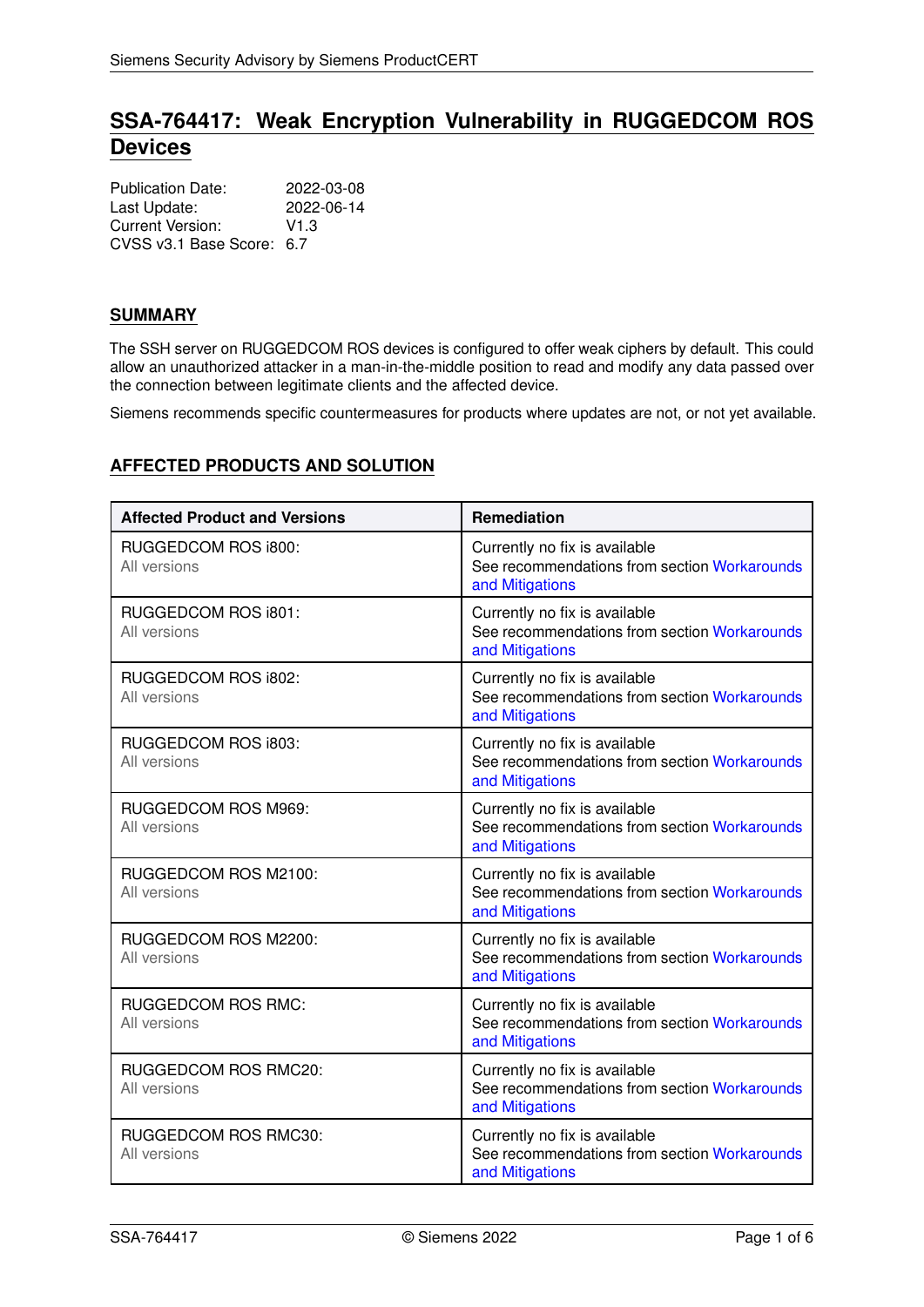| RUGGEDCOM ROS RMC40:<br>All versions        | Currently no fix is available<br>See recommendations from section Workarounds<br>and Mitigations |
|---------------------------------------------|--------------------------------------------------------------------------------------------------|
| <b>RUGGEDCOM ROS RMC41:</b><br>All versions | Currently no fix is available<br>See recommendations from section Workarounds<br>and Mitigations |
| RUGGEDCOM ROS RMC8388:<br>All versions      | Currently no fix is available<br>See recommendations from section Workarounds<br>and Mitigations |
| RUGGEDCOM ROS RP110:<br>All versions        | Currently no fix is available<br>See recommendations from section Workarounds<br>and Mitigations |
| RUGGEDCOM ROS RS400:<br>All versions        | Currently no fix is available<br>See recommendations from section Workarounds<br>and Mitigations |
| RUGGEDCOM ROS RS401:<br>All versions        | Currently no fix is available<br>See recommendations from section Workarounds<br>and Mitigations |
| RUGGEDCOM ROS RS416:<br>All versions        | Currently no fix is available<br>See recommendations from section Workarounds<br>and Mitigations |
| RUGGEDCOM ROS RS416v2:<br>All versions      | Currently no fix is available<br>See recommendations from section Workarounds<br>and Mitigations |
| RUGGEDCOM ROS RS900 (32M):<br>All versions  | Currently no fix is available<br>See recommendations from section Workarounds<br>and Mitigations |
| RUGGEDCOM ROS RS900G:<br>All versions       | Currently no fix is available<br>See recommendations from section Workarounds<br>and Mitigations |
| RUGGEDCOM ROS RS900G (32M):<br>All versions | Currently no fix is available<br>See recommendations from section Workarounds<br>and Mitigations |
| RUGGEDCOM ROS RS900GP:<br>All versions      | Currently no fix is available<br>See recommendations from section Workarounds<br>and Mitigations |
| RUGGEDCOM ROS RS900L:<br>All versions       | Currently no fix is available<br>See recommendations from section Workarounds<br>and Mitigations |
| RUGGEDCOM ROS RS900W:<br>All versions       | Currently no fix is available<br>See recommendations from section Workarounds<br>and Mitigations |
| RUGGEDCOM ROS RS910:<br>All versions        | Currently no fix is available<br>See recommendations from section Workarounds<br>and Mitigations |
| RUGGEDCOM ROS RS910L:<br>All versions       | Currently no fix is available<br>See recommendations from section Workarounds<br>and Mitigations |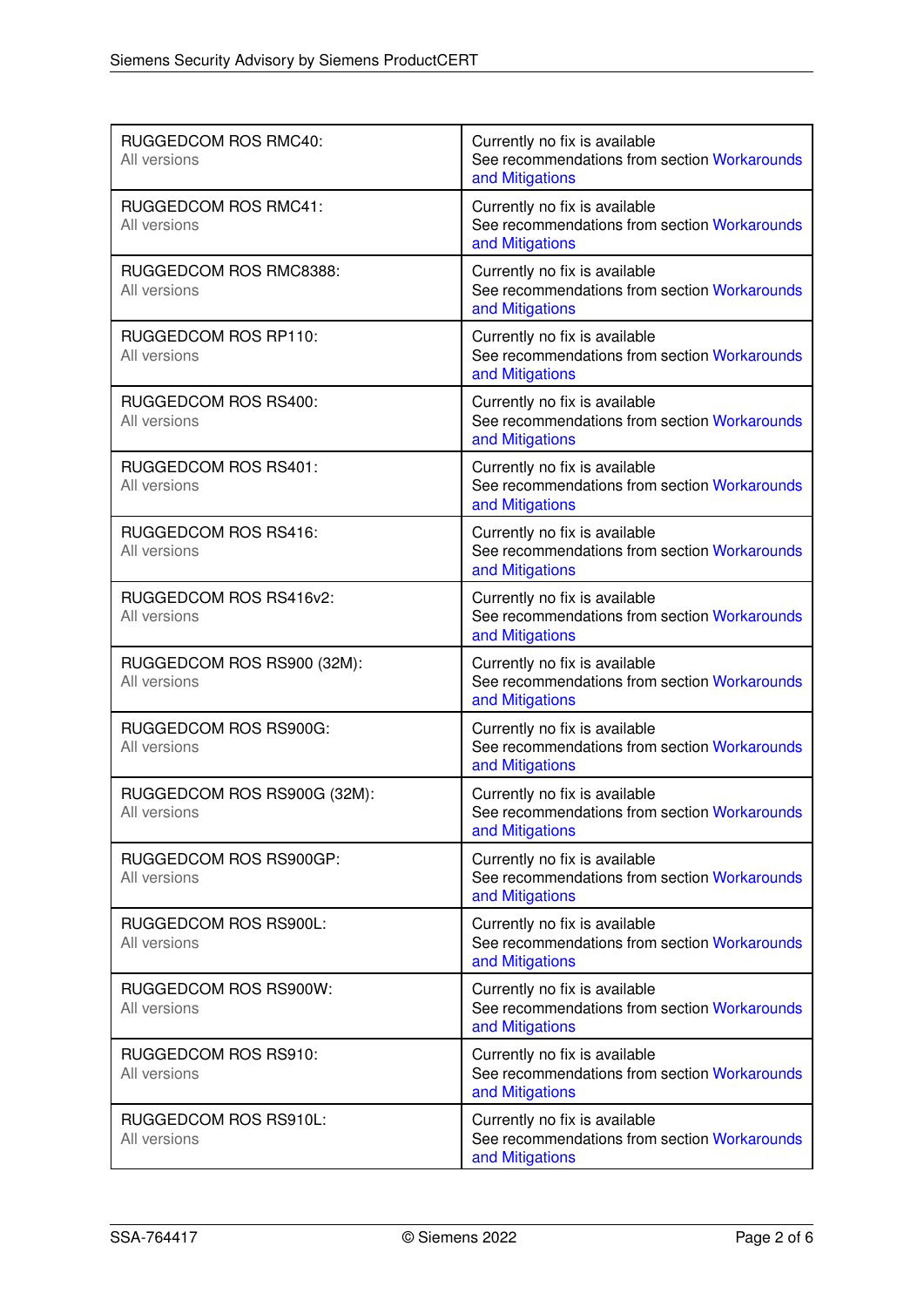| RUGGEDCOM ROS RS910W:<br>All versions  | Currently no fix is available<br>See recommendations from section Workarounds<br>and Mitigations |
|----------------------------------------|--------------------------------------------------------------------------------------------------|
| RUGGEDCOM ROS RS920L:<br>All versions  | Currently no fix is available<br>See recommendations from section Workarounds<br>and Mitigations |
| RUGGEDCOM ROS RS920W:<br>All versions  | Currently no fix is available<br>See recommendations from section Workarounds<br>and Mitigations |
| RUGGEDCOM ROS RS930L:<br>All versions  | Currently no fix is available<br>See recommendations from section Workarounds<br>and Mitigations |
| RUGGEDCOM ROS RS930W:<br>All versions  | Currently no fix is available<br>See recommendations from section Workarounds<br>and Mitigations |
| RUGGEDCOM ROS RS940G:<br>All versions  | Currently no fix is available<br>See recommendations from section Workarounds<br>and Mitigations |
| RUGGEDCOM ROS RS969:<br>All versions   | Currently no fix is available<br>See recommendations from section Workarounds<br>and Mitigations |
| RUGGEDCOM ROS RS8000:<br>All versions  | Currently no fix is available<br>See recommendations from section Workarounds<br>and Mitigations |
| RUGGEDCOM ROS RS8000A:<br>All versions | Currently no fix is available<br>See recommendations from section Workarounds<br>and Mitigations |
| RUGGEDCOM ROS RS8000H:<br>All versions | Currently no fix is available<br>See recommendations from section Workarounds<br>and Mitigations |
| RUGGEDCOM ROS RS8000T:<br>All versions | Currently no fix is available<br>See recommendations from section Workarounds<br>and Mitigations |
| RUGGEDCOM ROS RSG907R:<br>All versions | Currently no fix is available<br>See recommendations from section Workarounds<br>and Mitigations |
| RUGGEDCOM ROS RSG908C:<br>All versions | Currently no fix is available<br>See recommendations from section Workarounds<br>and Mitigations |
| RUGGEDCOM ROS RSG909R:<br>All versions | Currently no fix is available<br>See recommendations from section Workarounds<br>and Mitigations |
| RUGGEDCOM ROS RSG910C:<br>All versions | Currently no fix is available<br>See recommendations from section Workarounds<br>and Mitigations |
| RUGGEDCOM ROS RSG920P:<br>All versions | Currently no fix is available<br>See recommendations from section Workarounds<br>and Mitigations |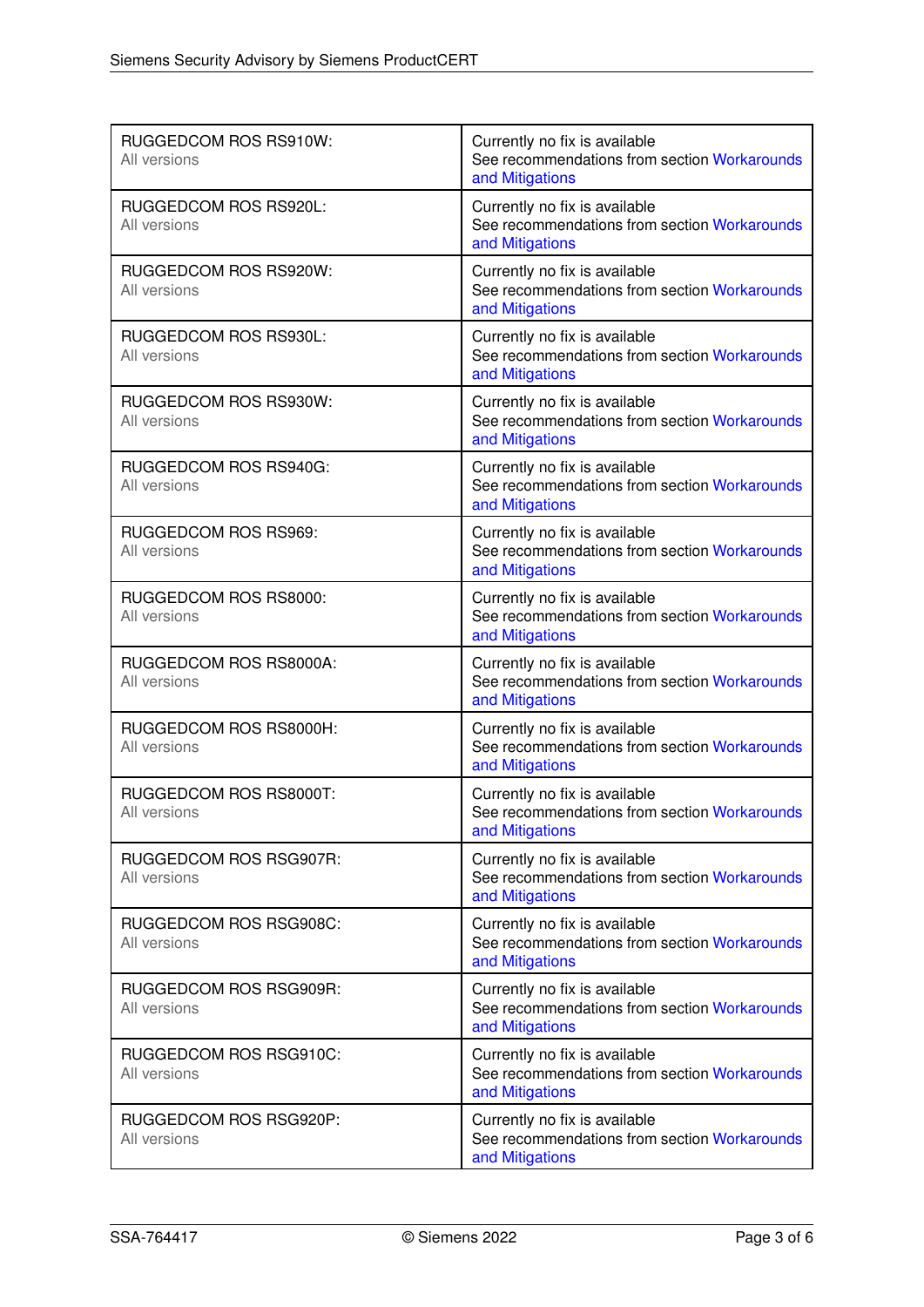| RUGGEDCOM ROS RSG2100:<br>All versions       | Currently no fix is available<br>See recommendations from section Workarounds<br>and Mitigations |
|----------------------------------------------|--------------------------------------------------------------------------------------------------|
| RUGGEDCOM ROS RSG2100 (32M):<br>All versions | Currently no fix is available<br>See recommendations from section Workarounds<br>and Mitigations |
| RUGGEDCOM ROS RSG2100P:<br>All versions      | Currently no fix is available<br>See recommendations from section Workarounds<br>and Mitigations |
| RUGGEDCOM ROS RSG2200:<br>All versions       | Currently no fix is available<br>See recommendations from section Workarounds<br>and Mitigations |
| RUGGEDCOM ROS RSG2288:<br>All versions       | Currently no fix is available<br>See recommendations from section Workarounds<br>and Mitigations |
| RUGGEDCOM ROS RSG2300:<br>All versions       | Currently no fix is available<br>See recommendations from section Workarounds<br>and Mitigations |
| RUGGEDCOM ROS RSG2300P:<br>All versions      | Currently no fix is available<br>See recommendations from section Workarounds<br>and Mitigations |
| RUGGEDCOM ROS RSG2488:<br>All versions       | Currently no fix is available<br>See recommendations from section Workarounds<br>and Mitigations |
| RUGGEDCOM ROS RSL910:<br>All versions        | Currently no fix is available<br>See recommendations from section Workarounds<br>and Mitigations |
| RUGGEDCOM ROS RST916C:<br>All versions       | Currently no fix is available<br>See recommendations from section Workarounds<br>and Mitigations |
| RUGGEDCOM ROS RST916P:<br>All versions       | Currently no fix is available<br>See recommendations from section Workarounds<br>and Mitigations |
| RUGGEDCOM ROS RST2228:<br>All versions       | Currently no fix is available<br>See recommendations from section Workarounds<br>and Mitigations |
| RUGGEDCOM ROS RST2228P:<br>All versions      | Currently no fix is available<br>See recommendations from section Workarounds<br>and Mitigations |

# <span id="page-3-0"></span>**WORKAROUNDS AND MITIGATIONS**

Siemens has identified the following specific workarounds and mitigations that customers can apply to reduce the risk:

- Configure the SSH clients to make use of the following strong key exchange ciphers, supported by the ROS SSH server: ecdh-sha2-nistp256, ecdh-sha2-nistp384, or ecdh-sha2-nistp521
- Add only trusted SSH client public keys to ROS and allow access to those clients only

<span id="page-3-1"></span>Please follow the [General Security Recommendations.](#page-3-1)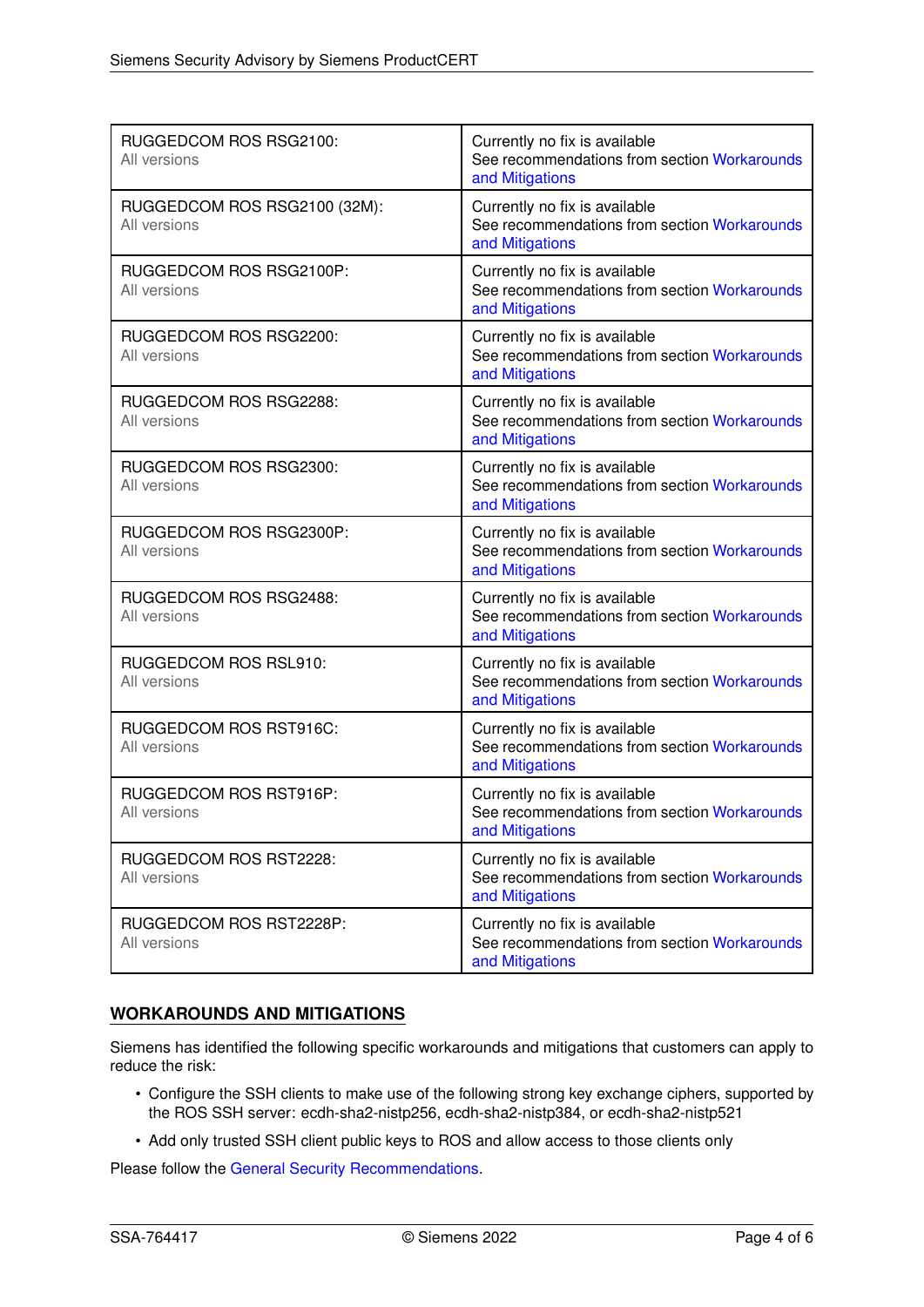# **GENERAL SECURITY RECOMMENDATIONS**

As a general security measure, Siemens strongly recommends to protect network access to devices with appropriate mechanisms. In order to operate the devices in a protected IT environment, Siemens recommends to configure the environment according to Siemens' operational guidelines for Industrial Security (Download: [https://www.siemens.com/cert/operational-guidelines-industrial-security\)](https://www.siemens.com/cert/operational-guidelines-industrial-security), and to follow the recommendations in the product manuals.

Additional information on Industrial Security by Siemens can be found at: [https://www.siemens.com/](https://www.siemens.com/industrialsecurity) [industrialsecurity](https://www.siemens.com/industrialsecurity)

#### **PRODUCT DESCRIPTION**

RUGGEDCOM ROS-based devices, typically switches and serial-to-Ethernet devices, are used to connect devices that operate in harsh environments such as electric utility substations and traffic control cabinets.

#### **VULNERABILITY CLASSIFICATION**

The vulnerability classification has been performed by using the CVSS scoring system in version 3.1 (CVSS v3.1) [\(https://www.first.org/cvss/\)](https://www.first.org/cvss/). The CVSS environmental score is specific to the customer's environment and will impact the overall CVSS score. The environmental score should therefore be individually defined by the customer to accomplish final scoring.

An additional classification has been performed using the CWE classification, a community-developed list of common software security weaknesses. This serves as a common language and as a baseline for weakness identification, mitigation, and prevention efforts. A detailed list of CWE classes can be found at: [https://cwe.mitre.org/.](https://cwe.mitre.org/)

Vulnerability CVE-2021-37209

The SSH server on affected devices is configured to offer weak ciphers by default.

This could allow an unauthorized attacker in a man-in-the-middle position to read and modify any data passed over the connection between legitimate clients and the affected device.

| CVSS v3.1 Base Score | 6.7 |
|----------------------|-----|
| <b>CVSS Vector</b>   | CV  |
| <b>CWE</b>           | C٧  |

[CVSS:3.1/AV:A/AC:H/PR:N/UI:R/S:U/C:L/I:H/A:H/E:P/RL:U/RC:C](https://www.first.org/cvss/calculator/3.1#CVSS:3.1/AV:A/AC:H/PR:N/UI:R/S:U/C:L/I:H/A:H/E:P/RL:U/RC:C) CWE CWE-326: Inadequate Encryption Strength

#### **ACKNOWLEDGMENTS**

Siemens thanks the following parties for their efforts:

• Michael Messner from Siemens Energy for reporting the vulnerability

#### **ADDITIONAL INFORMATION**

For further inquiries on security vulnerabilities in Siemens products and solutions, please contact the Siemens ProductCERT:

<https://www.siemens.com/cert/advisories>